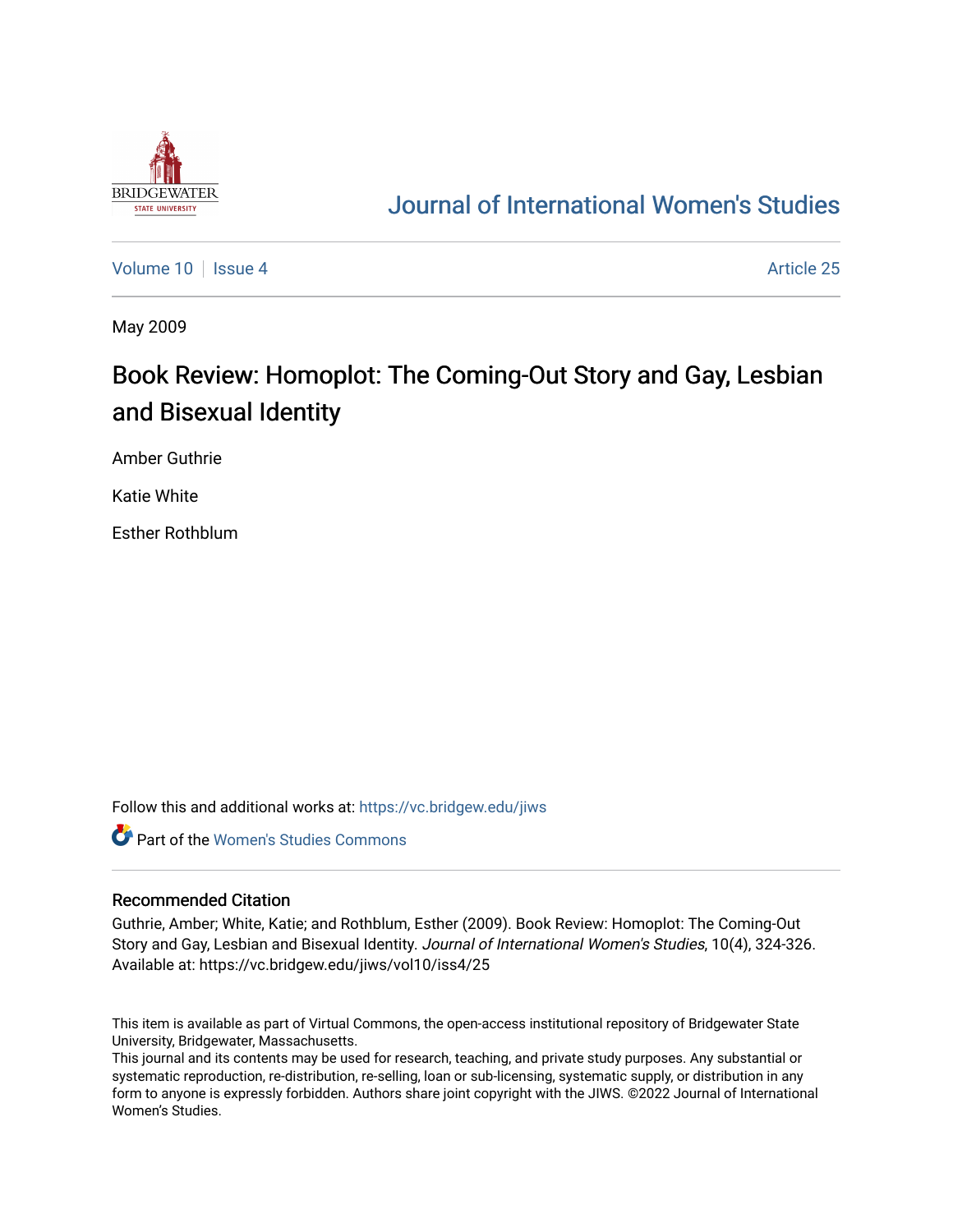*Homoplot: The Coming-Out Story and Gay, Lesbian and Bisexual Identity***.** Esther Saxey. 2008. New York: Peter Lang Publishing. 166 pp. \$32.95 (Paperback).

## Reviewed by Amber Guthrie, Katie White and Esther Rothblum<sup>1</sup>

Esther Saxey encourages the reader to consider coming out stories of lesbians, gay men and bisexuals as a new genre, one that deserves attention and respect as an important part of the literary world. Her extensive research of over three hundred coming out novels and anthologies sets the stage for a comprehensive examination of the themes and possible issues within this budding genre. As she states in the introduction, "a genre can influence how a single text is shaped, an identity can determine what experience is recollected by an individual, and ultimately, a coming out story can create an identity" (2).

Among lesbian novels she focuses most specifically on Radclyffe Hall's *The Well of Loneliness,* Dorothy Allison's *Bastard out of Carolina,* Jeanette Winterson's *Oranges are Not the Only Fruit,* Rita Mae Brown's *Rubyfruit Jungle,* and Fiona Cooper's *Not the Swiss Family Robinson*. Common themes emerged through her examination of these novels, including an emphasis on illegitimacy, the superiority of having a decent family name, as well as the stigma of a queer label itself.

Recognizing the political possibilities behind publishing (often autobiographical) coming out stories, a woman's life can be seen, as Saxey puts it, as "both individual and universal" (11). She points out the political as well as social power that coming out stories provide for readers and for the authors themselves, such as a sense of community and formation of one's own identity as lesbian. She also shows some of the disadvantages of such standardized stories—for example, the stifling of individuality and the various ways of experiencing reality. Overall, Saxey demonstrates how the coming out story is a fictional genre influenced by the cultural and political influences in each author's life thus far. Assuming these stories to be fact can be problematic for both reader and author.

Saxey discovered that lesbian coming out stories seem to focus more on bonding and female identification and appear less linear than coming out stories for gay men. According to her, lesbians often find themselves *and* create themselves. Lesbian authors more often question their own memory and use of language, which Saxey attributes to the influence of feminist politics and consciousness-raising groups. When the lesbian reader interprets lesbian coming out stories, she may mistakenly believe that certain aspects of the story can be skipped, focusing mostly on themes relevant to her own experiences. This is risky in that it shifts from factual reading to interpretive reading. In this way, authors' ideas can be molded to fit into certain time periods within what Saxey calls the 'lesbian history myth.' She touches on three frequent themes in lesbian coming out stories: leaving one's family, leaving one's community or home town, and rejecting other-sex desires. However, she points out the ways in which the authors have changed their identity since writing their coming out stories. In this way the coming out story is only one moment in life's history.

 $\overline{a}$ 

<sup>&</sup>lt;sup>1</sup> Amber Guthrie and Katie White are Graduate Students in the Women's Studies Department at San Diego State University, and Dr. Esther Rothblum is a Professor of Women's Studies at the same institution.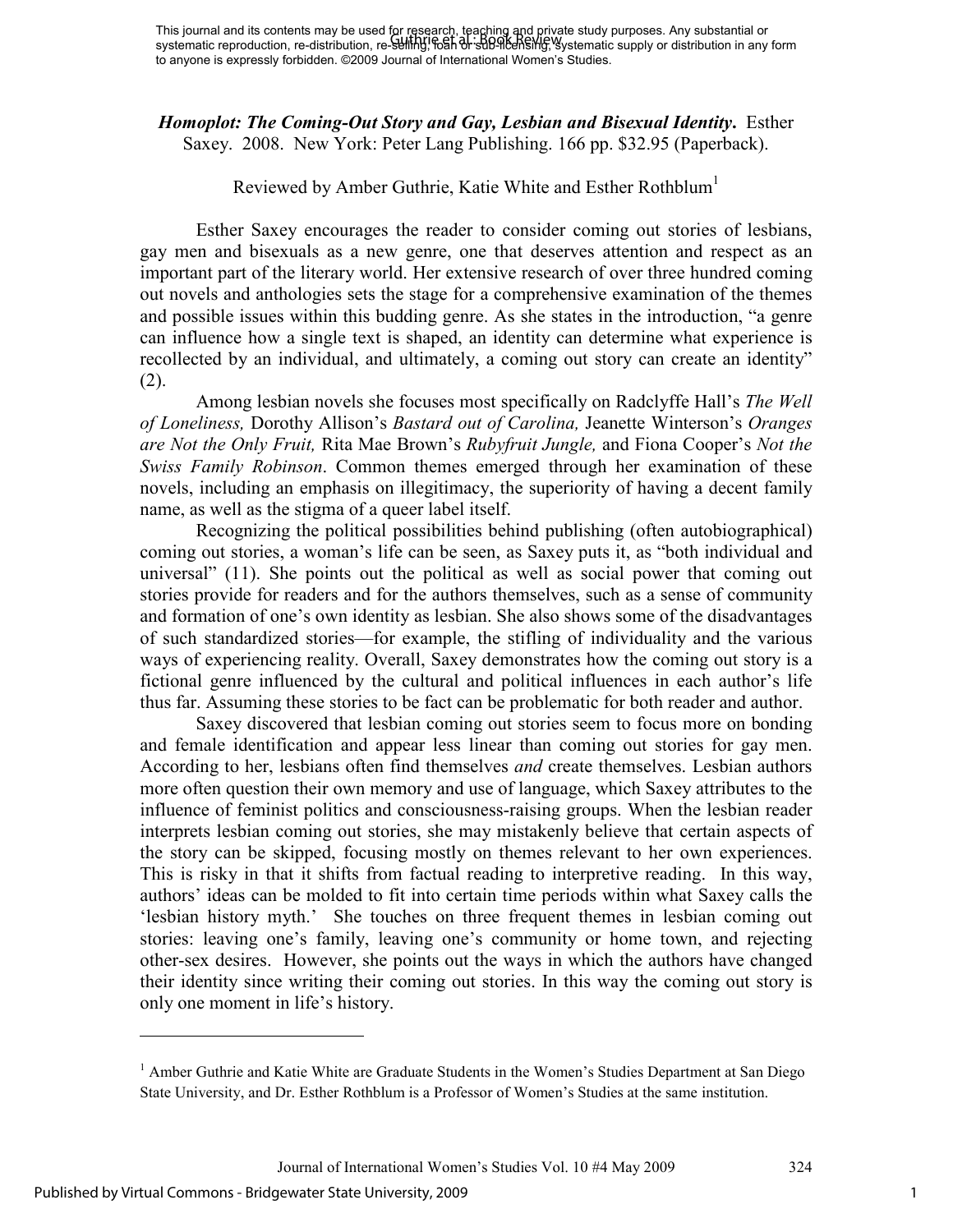Among gay male novels, Saxey focuses on *Becoming a Man* by Paul Monette, *Reflections of a Rock Lobster* by Aaron Fricke, *A Matter of Life and Sex* by Oscar Moore, *A Boy's Own Story* by Edmund White, and *Terre Haute* by Will Aitkin. The gay male coming out story is one of profound isolation. Saxey states: "In the early 1970s, a teenage boy is swimming—in a pool, a lake, in the sea. He is a misfit at school, tormented by unrequited passion. He climbs out of the water and goes home alone. By the end of the  $20<sup>th</sup>$  century, there are many of these boys. So many that at times it seems extraordinary they don't meet: in the locker-room, on the shore, at the beach" (35). The boy is often an adolescent from a middle-class home who can't connect with his siblings, parents, or classmates. Swimming, according to Saxey, contradicts the stereotype of the "effete gay boy without moving into macho contact sports" (41). Swimming also provides opportunity for the boy to observe other scantily dressed boys and a number of gay male coming out stories depict a boy in a swim suit on the book's cover.

The gay male coming out story focuses on the protagonist's childhood, early sexual encounters, relationships with family, and development of sexual identity. Because the boy is so isolated and closeted, he needs to demonstrate all elements of the eventual happy, empowered, adult gay man himself because there are no other characters to support these themes. Thus, in Saxey's words, "… our protagonist is, ultimately, a success: a best-seller, a voice for thousands, a forty-year old teenager who surfaces, survives and claims his identity" (53).

Gay male coming out stories have also had to struggle with the AIDS epidemic. Oscar Moore's *A Matter of Life and Sex* deals with the HIV-positive protagonist whereas books such as Paul Monette's *Borrowed Time: an AIDS Memoir* and Mark Doty's *Heaven's Coast: a Memoir* focus on the death of a lover. In this genre the protagonist's coming out story and happy relationship underscores the tragedy of the illness and death. Whereas the typical gay male coming out story depicts an unhappy childhood leading to happiness ever after, the AIDS-related "narrative of decline" has to move in the reverse direction—"showing how times of personal happiness, romantic partnership, and political hope give way to loss, loneliness, and increased homophobia during the epidemic" (69).

What about coming out stories for bisexual women and men? Saxey purposely refers to the lesbian and gay (rather than lesbian/gay/bisexual) coming out story because "…the archetypal story uses the exclusion of any bisexual potential as one of its key dramatic and moral incidents" (10). In other words, the female character who is still attracted to men is not completely evolved. Men who are sexually attracted to both men and women are excluded. She explains how bisexual coming out stories have a heterogeneous understanding of bisexual identity and relationships. Protagonists describe their confusion in fitting in with mainstream society as well as lesbian and gay communities. According to Saxey, "many bisexual coming out stories conclude not with a celebration that cements their identity but with a list of ambitions or plans, a declaration of uncertainty, or a nod to the possibility of future transformation" (135).

Queers of color may feel even more isolated and misunderstood while reading white coming out stories due to the lack of contemplation or inclusion of race and/or class. Saxey describes how lesbians of color struggle to find language for their experiences: "Finding gay or lesbian community is the 'happy ending' of many coming out stories, the end of the protagonist's search. When that community fails queers of color, it robs their story of ecstatic closure" (121).